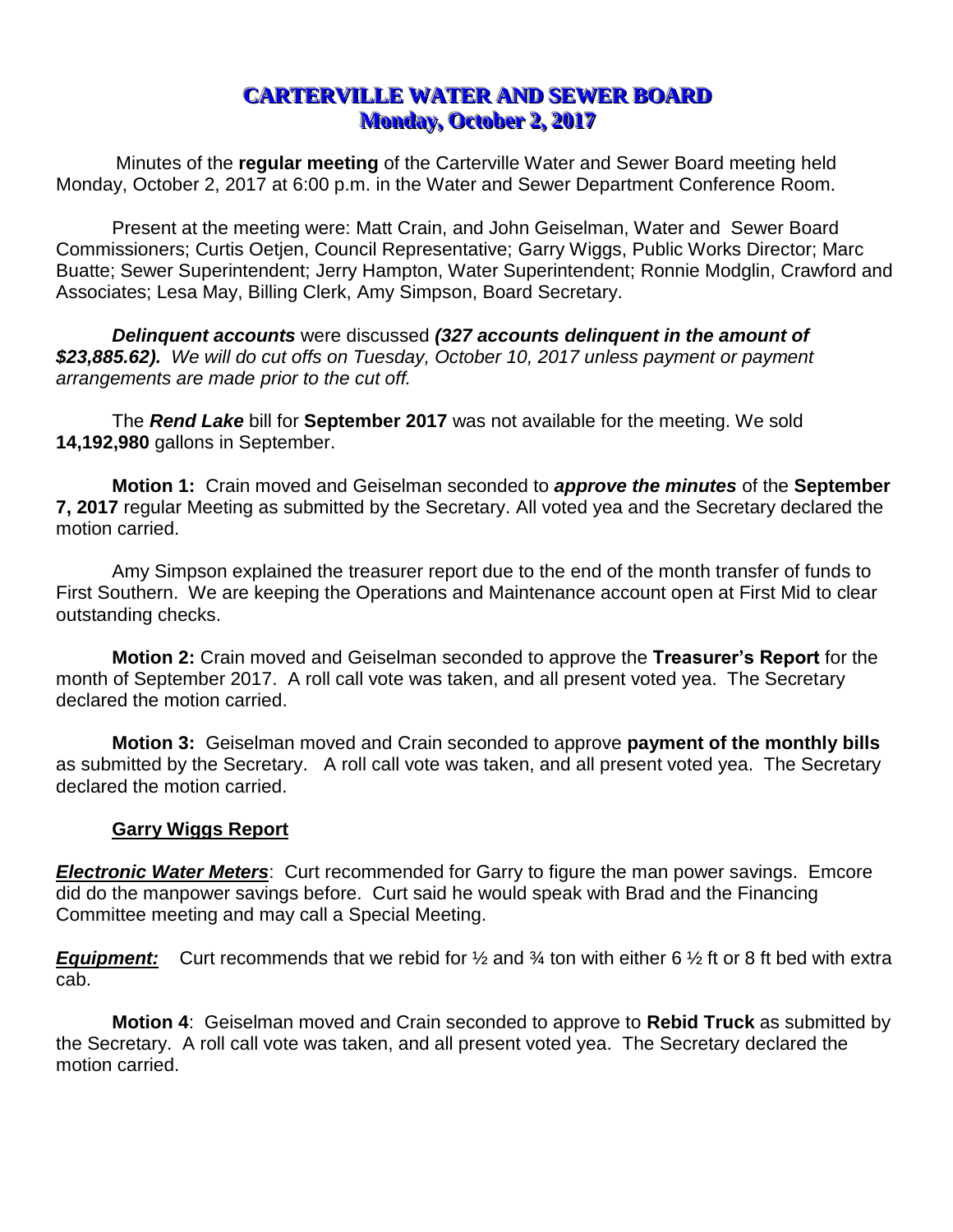## **Jerry Hampton Report**

Jerry gave a complete run down of all the leaks, taps, ground storage, and how much of the Cannon Park forced main was put in. Jerry informed the board that we went back online October 1, 2017 from the repairs of the ground storage tank. We were down 20 days for the complete project. Jerry presented information to fix the hydrant that the McCann's knocked over. Jerry got together with Cris McCabe and found some valves to help isolate to be able to repair this hydrant. Jerry said we will have to shut the entire town down or hire Dean Bush to do a wet tap to repair this hydrant. Jerry also presented to the Board a quote for making boxes to help insulate the lines at the pumphouse.

**Motion 5:** Crain moved and Geiselman seconded to proceed with **Dean Bush to do a Wet Tap in the amount of \$2,400.00**. A roll call vote was taken, and all present voted yea. The Secretary declared the motion carried*.*

The Board recommend Jerry to proceed with the boxes from Charlie's Heating and Air to make the boxes for insulation. The bill will be added to next month's bill list for payment approval.

#### **Marc Buatte Report**

**Kamper Supply Lift Station** *–* Is not completed yet.

**Rotor Rebuild** – Been focusing on completing. To add electrical and gear box tomorrow and complete the rotor rebuild.

**Polymer Pump** - Sludge from liquid to solid and is not doing what we need it to do. A new pump would run around \$1,500.00.

**Motion 6:** Crain moved and Geiselman seconded to proceed with the **purchase of a Polymer Pump up to \$1,600.00**. A roll call vote was taken, and all present voted yea. The Secretary declared the motion carried*.*

**Motion 6:** Crain moved and Geiselman seconded to approve the following leak credits:

#### **Leak Credits**

| 17-1222 | Tabitha Grammer; 703 Rusty Lane Apt 2B | \$16.98             |
|---------|----------------------------------------|---------------------|
| 07-2500 | Family Drug; 1205 S. Division          | \$91.22             |
| 14-2320 | Ted James; 12473 Birch Lane            | \$318.80            |
| 17-2900 | Lake Logan Apartments; 711 Eagle Pass  | \$429.08            |
| 10-2570 | Brenda Benjamin; 5628 Red Fox Dr       | \$922.02<br>\$65.94 |

A roll call vote was taken, and all present voted yea. The Secretary declared the motion carried*.*

**Motion 7:** Geiselman moved and Crain seconded to approve the following leak credits

#### **Pool Credit**

| 06-1960 | Kimbra Frost; 103 Kirk Lane            | \$55.73 |         |
|---------|----------------------------------------|---------|---------|
| 10-2650 | Jim Schlindwein; 5785 Arctic Fox Drive | \$35.43 | \$91.16 |

A roll call vote was taken, and all present voted yea. The Secretary declared the motion carried.